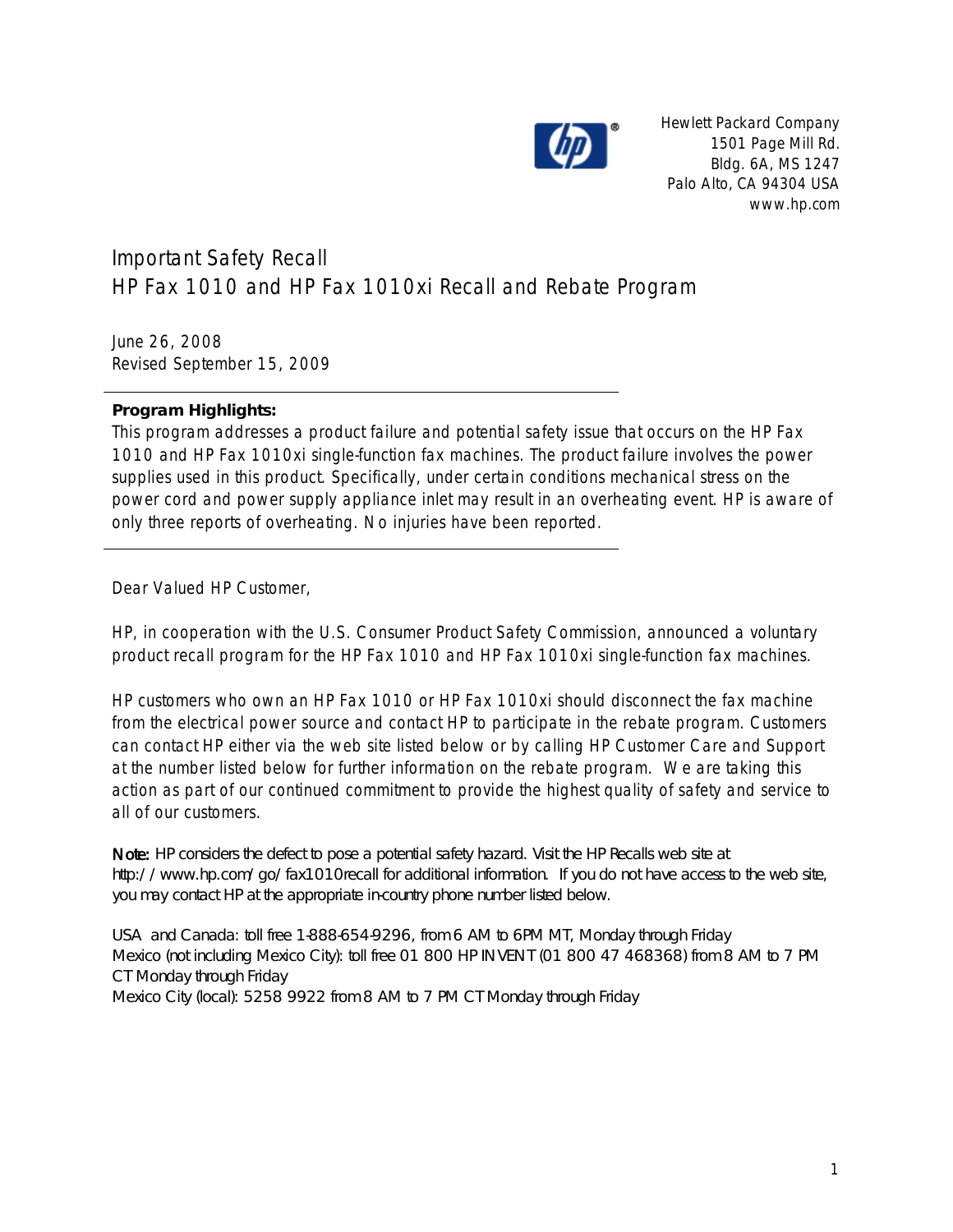

Hewlett Packard Company 1501 Page Mill Rd. Bldg. 6A, MS 1247 Palo Alto, CA 94304 USA www.hp.com

## Frequently Asked Questions

1. Why is HP recalling the 1010?

HP recently learned of a product failure affecting the HP Fax 1010 and HP Fax 1010xi singlefunction fax machines. The product failure involves the power supplies used in these products. Specifically, under certain conditions mechanical stress on the power cord and power supply appliance inlet may result in an overheating event. HP has received three reports of overheating related to the power supplies used in the HP Fax 1010. No injuries have been reported. This recall only affects the HP Fax 1010 and HP Fax 1010xi which are sold by HP in the U.S., Canada and Mexico.

2. What should I do if I own an HP Fax 1010 or HP Fax 1010xi? HP customers who own an HP Fax 1010 or HP Fax 1010xi should disconnect the fax machine from the electrical power source and contact HP to participate in the rebate program. Customers can contact HP either via the web (http://www.hp.com/go/fax1010recall) or by calling HP Customer Care and Support at the appropriate in-country number listed below for further information on a rebate program for affected customers.

USA and Canada: toll free 1-888-654-9296, from 6 AM to 6PM MT, Monday through Friday Mexico (not including Mexico City): toll free 01 800 HP INVENT (01 800 47 468368) from 8 AM to 7 PM CT Monday through Friday Mexico City (local): 5258 9922 from 8 AM to 7 PM CT Monday through Friday

3. Can I continue to use my HP Fax?

Customers who own an HP Fax 1010 or HP Fax 1010xi should stop using the product immediately and disconnect the unit from the electrical power source. HP considers this product failure to be a potential safety hazard. As part of the rebate program, customers will be able to purchase a new and comparable HP Fax product from HP.

Customers who wish to save hard copies of information stored on the fax machine should run reports before disabling the system. An HP Customer Care and Support representative can help identify which reports you should run before disabling the system.

## 4. What does the rebate include?

Customers who have an HP Fax 1010 or HP Fax 1010xi will receive a rebate from HP of up to \$100US for US and Canadian customers or 1300 Mexican pesos for Mexican customers depending upon the HP model selected. More details are available on our Web site: http://www.hp.com/go/fax1010recall or by calling HP Customer Care and Support.